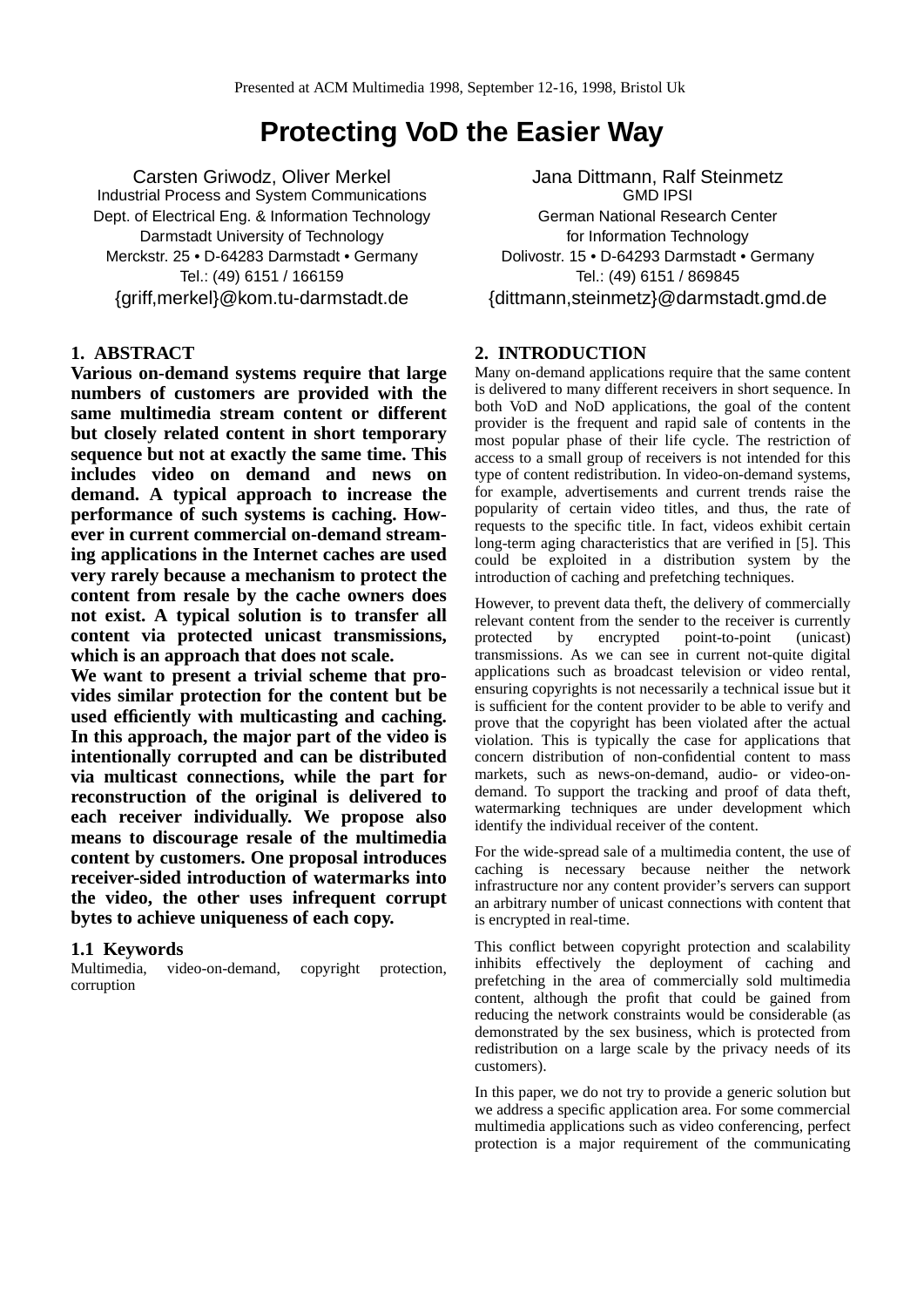partners. In some multimedia applications, not the perfect protection of content is a necessity but instead, ensuring the copyright of the content owner is the primary issue.

For such multimedia applications, which can take major advantage of caching or prefetching mechanisms, we want to provide a simple approach that is able to protect the content owner from the service provider in a wide area network while protecting the infrastructure from an unnecessary number of retransmissions.

We want to provide a straightforward mechanism for these applications which can interoperate with simple caching systems in the service providers' domain as well as reasonably powerful multimedia servers of the content providers. The mechanism should be computationally cheap, in order not to overloaded the server with the task of modifying (e.g. watermarking or encryption) the content for an arbitrary number of concurrent unicast transmissions which would make the application unscalable. We propose the unencrypted transmission of the bulk of data, which allows the use of caching, and the additional encrypted point-to-point transmission of a minimal amount of data that is necessary to reconstruct the complete multimedia content. Furthermore, ideas are presented for the introduction of personal watermarking into the watermarking reconstructed video at the client side.

The digital watermarking technology enables the possibility to add copyright or customer information into digital data, like video, to protect the content from resale by an original customer. There are two major approaches: adding visible, perceptual marks or embedding invisible, imperceptible (hidden) information using steganographical schemes. Usually digital watermarks are additional hidden information, labels, holographically inlaid in the multimedia data and perceptually undetectable (invisible). Those concepts result from a direct work on the data. Ideally it is impossible to remove the embedded information (owner identification, customer information or other information about the multimedia data) without damaging the data. The embedded information is embedded with a secret key and can be retrieved using the same secret key. The technique de-motivates the illegal re-use of distributed digital data. Labelling-based protection strategies intend to enable the proof of ownership on copyrighted material, to detect the originator of illegal reproductions, to monitor the usage of the copyrighted multimedia data and to analyse the spread spectrum of the data over networks and servers. It should be noted, though, that the embedded signalling can be used for a variety of purposes other than copyright control.

We combine the theft and resale protection of data during transmission with a watermarking scheme that embeds specific customer information into the video to track the use of the reconstructed video, and to prove data theft and to demotivate resale by regular customers.

Our ideas were primarily directed at MPEG-1 video but tests (on AVI, Quicktime and MPEG audio layer 3) show

that other audio and video formats are protectable in the same way.

# **3. RELATED WORK**

Current approaches to wide area video distribution in the Internet assume either that content is free (and probably worthless) or alternatively, that the distribution system is strictly controlled. These alternative commercial video delivery approaches use encrypted point-to-point delivery to ensure that only paying users receive the service. To ensure that copyright violations can be proved, the delivered content is watermarked with information about the content's seller as well as the customer.

The approaches to encryption that we have found in the literature are specifically implemented for MPEG-1, which was also in the focus of our tests. However, we have found only examples that can not be combined with partial or complete reuse of the video data that is stored in caches. For each transmission, encryption keys are selected and the manipulation of the video is repeated, which requires a relevant amount of resources at the sender side.

The initial approach towards video encryption was the simple DES or RSA encryption of the whole stream. Various more efficient encryption algorithms were implemented recently, typically in a way that makes an involvement of an MPEG parser necessary. Maples and Spanos present in [9] an approach of partial encryption exclusively of I-frames of MPEG movies. Tang proposes in [11] a scheme of reordered DCT coefficients, which is considered insecure as well as criticized because of the penalty to the compression ratio in later papers. Qiao et.al. propose in [10] a scheme called VEA (video encryption algorithm) that works exclusively on the data bytes and does not interpret the MPEG data. They exploit the entropy in the MPEG data stream to reduce the number of XOR operations in comparison to a full encryption by 47%. Still, each byte of the video data is manipulated once for each transmission. Kunkelmann et.al. present in [8] a variety of approaches to the partial encryption of the complete video stream, for use with a security gateway, and come to the conclusion that a mix of partial bit stream encryption and variable length code encryption is the most efficient for their application. They consider a partial encryption of 10% of the data appropriate for VoD applications, while full protection requires a major part of all data to be encrypted to prevent reconstruction.

All of these approaches are relatively computing intensive and would put a heavy strain when executed by a VoD server. Since encrypted content can not be re-used for any two receivers, the operations mentioned above have to be performed for each receiver of a stream independently. Kunkelmann et.al. report an increase of CPU utilization by 10.5% for the playback of the video stream when decryption is necessary. Obviously, another drawback of these approaches is the effect that optimizations that have been investigated in video server work such as batching ([1]) are reduced to schemes for unloading the servers'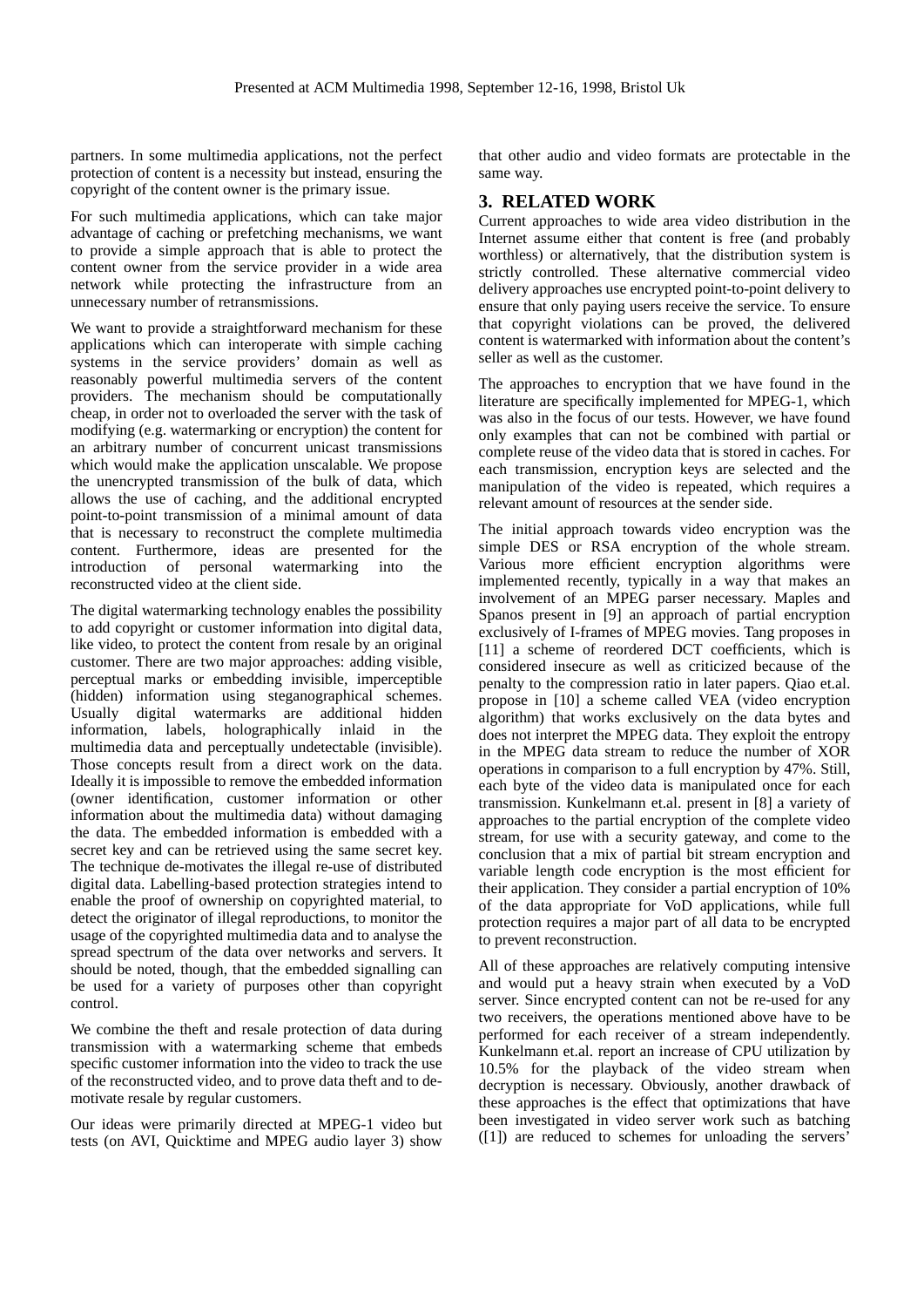

disks while memory, CPU and networking requirements grow linearly with the number of concurrent requests..

We favour an approach that is addressed by researchers in restoration and reconstruction of images: we don't encrypt publicly accessible data. Instead, the unavailable information is not present in the publicly accessible data at all.

# **4. PROTECTION FROM DATA THEFT**

One of the basic assumptions of our paper is that we have to consider the computing speed of video servers as well as their capacity. Typical design considerations in the slowstarting video server business are concerned with the production of machines with high internal I/O throughput, disk throughput and network throughput because these are supposed to limit the performance of current video server applications. The supported number of transactions and the computing power, on the other hand, are considered sufficient for the envisioned scenarios. Referring to other video encryption work, we understand that the assumption of sufficient server computing power does not hold when the server is supposed to re-encrypt the content for each customer of the service in real-time. However, this kind of protection of the content owners' copyright and the maintenance of information about the final receiver of the information is considered necessary.

#### **4.1 General Approach**

Our basic idea is to unload the servers and networks from the necessity of encrypting and unicasting complete videos by the use of caching and pre-distribution in wide-area networks with an acceptable compromise to protection. In our approach, reconstruction can not break an encryption algorithm to decode the missing information. Instead, we destroy the data entirely in the freely distributed part of the multimedia content. Figure 1 shows a sketch of the distribution system that we envision for our approach.

The video transmission is performed in two phases. The bigger part of the video is corrupted and it is made (from the

content provider's point of view) publically available in cache servers ("corrupted video") in the first phase. In the second phase, a point-to-point transmission is used to deliver the missing bytes to the customer, encrypting this missing information when a video is actually requested ("unicast portion"). This provides the content owner with the information that a request has taken place and thus the billing option, and also with customer identification about the receiver of a perfect copy of the video. The latter information can be used to trace copyright violators in conjunction with the appropriate personalized techniques that we present in Section 5.

The data that is distributed into the wide-area network and cached on arbitrary nodes along the path is made unusable by content-independent corruption of data in the file. Correct replacements for the corrupted part of the data are transmitted to the customer by means of a point-to-point connection. Content-independence provides advantages.

- First, it allows for a means to a much simpler, on-the-fly corruption of the data than content-sensitive encryption techniques.
- Second, no reconstruction strategy can be applied based on knowledge about the data stream itself.

The unicast portion is encrypted on the server side using a personal key of the receiver, e.g. a key provided by a trusted third party. If the unicast portion is small in comparison the complete video, the computational load of encrypting this portion of the video is relevantly below that which is induced by using an MPEG parser. Also, less interaction with the optimized output paths of video servers or video cache servers is necessary.

At the receiver's side, the unicasted data is decrypted using<br>the **personal** decryption key, and established the personal decryption key, synchronization approaches ([7]) can be applied to synchronize the unicasted partial transmission with the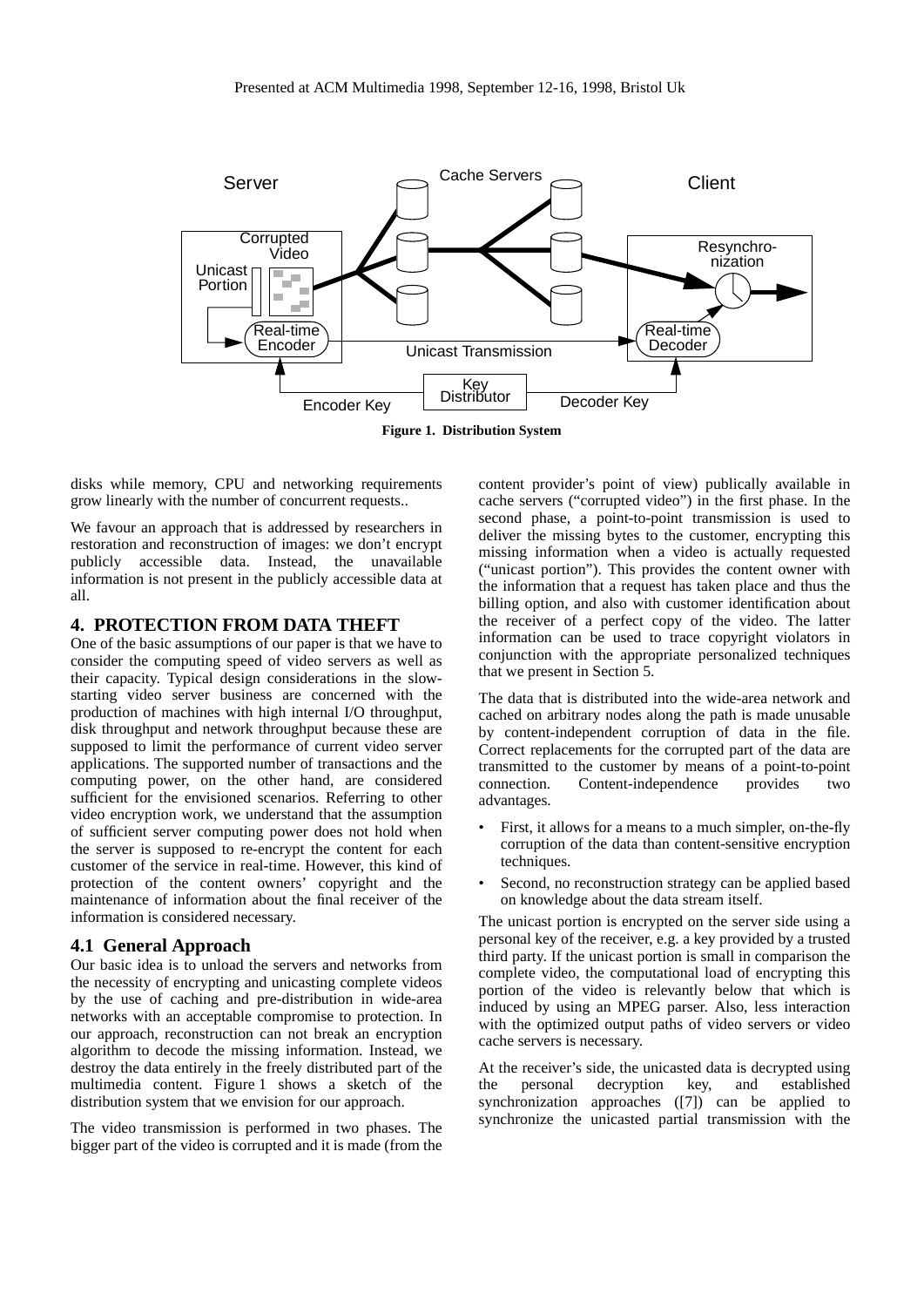

**Figure 2. Byte value frequencies in original movie and after fixed corruption**

main part of the data which is received from a nearby cache server.

The decision whether the encrypted data can be consumed directly from the data stream or whether a download is necessary depends mainly on the observed throughput. It can be made independently by the client while the stream is being received. Assuming that the unicast portion makes up 1% of an MPEG-1 video, the necessary point-to-point throughput is approximately 2 kilobyte/s, which is streamable in large parts of the Internet nowadays. For the bulk of the video data we assume the presence of a cache server to which a 1.5 MBit/s streaming connection can be established.

#### **4.2 Specifcs of MPEG-1**

To the extent described so far, our approach can be used with all kinds of streamed media data, but the small subset of data that we intend to corrupt is not generally sufficient to confuse an arbitrary encoding algorithm. The reason for this is not the generic use of encoding formats but the reduction of the knowledge about the stream which is necessary to corrupt the data sufficiently to remove perceptible information. We have applied the scheme to MPEG-1, for which it is feasible. For other, especially plainly intra-coded formats, reconstruction by comparison of neighbour frames can be automatized more easily. In typical MPEG-1 groups of pictures, however, I-frames, which are the basis for repairing frames, are sufficiently far apart in time to make this auttomatic reconstruction difficult for large parts of the video. D'Ardia et. al. have presented results in [2] that show a relevant variation between consecutive I-frames in most kinds of video transmission such as sports, news or movies. The scheme could probably not by applied to talk-shows because the low variation between consecutive I-frames allows reconstruction of the sequence.

We have investigated the percentage of data that needs to be corrupted in an MPEG-1 video stream to reduce the video quality to a 'teaser' or worse quality. In contrast to other approaches, which work on the uncompressed images, we make use of the two vulnerabilities of MPEG to data corruption or data loss.

The first vulnerability is that the destruction of an MPEG-1 I-frame affects all in the following group of pictures. In a video that has been compressed with a typical group of pictures lengths of 15 frames, the error is expanded in time by the relative decoding in P- and B-frames and affects all 15 frames.

The second vulnerability is introduced by the compression scheme. MPEG-1's Huffmann encoding improves the effectiveness of our intentional corruption of single bytes of data. Since the Huffmann algorithm is bit-oriented rather than byte-oriented, a typical Huffmann decoder implementation is unable to recover from the error for the rest of a data segment. Furthermore, a complete Huffmann decoding of the data is necessary before the corruption is detected because all bytes except for the special values 0xff and 0x0 are meaningful to the Huffmann decoder. As a result of this error propagation from a corrupted byte to the rest of a data segment in a frame, the number of bytes that need to be destroyed to corrupt a compressed MPEG frame completely is much lower than the number of bytes necessary for an uncompressed frame. To verify the second vulnerability, we have tested various clips and parameter sets.

Because of the error propagation, the destruction of larger blocks with the same overall ratio of corrupt to correct bytes turns out not to be feasible. The reason for this is the effect that Huffmann decoders generate corrupted data from the bytes immediately after the first corrupted bit. This effect is not increased by longer series of corrupted bytes. The corruption of single bits may be as efficient as the corruption of bytes, but it is not feasible in our case because the bit changes increase rather than decrease the number of CPU operations.

### **4.3 Hiding Errors in the Stream**

A question that arises concerns the option that are available to a data pirate. Most probably, we have to add additional security mechanisms. We assume that the encryption algorithm and the key exchange mechanisms protect the data from being stolen by an eavesdropper during transmission and thus, that the encrypted part of the content remains safe. The primary concern is then whether the unencrypted data is protected from restauration.

In our experiments we can distinguish the selection of fixed or variable byte values used for the corruption of the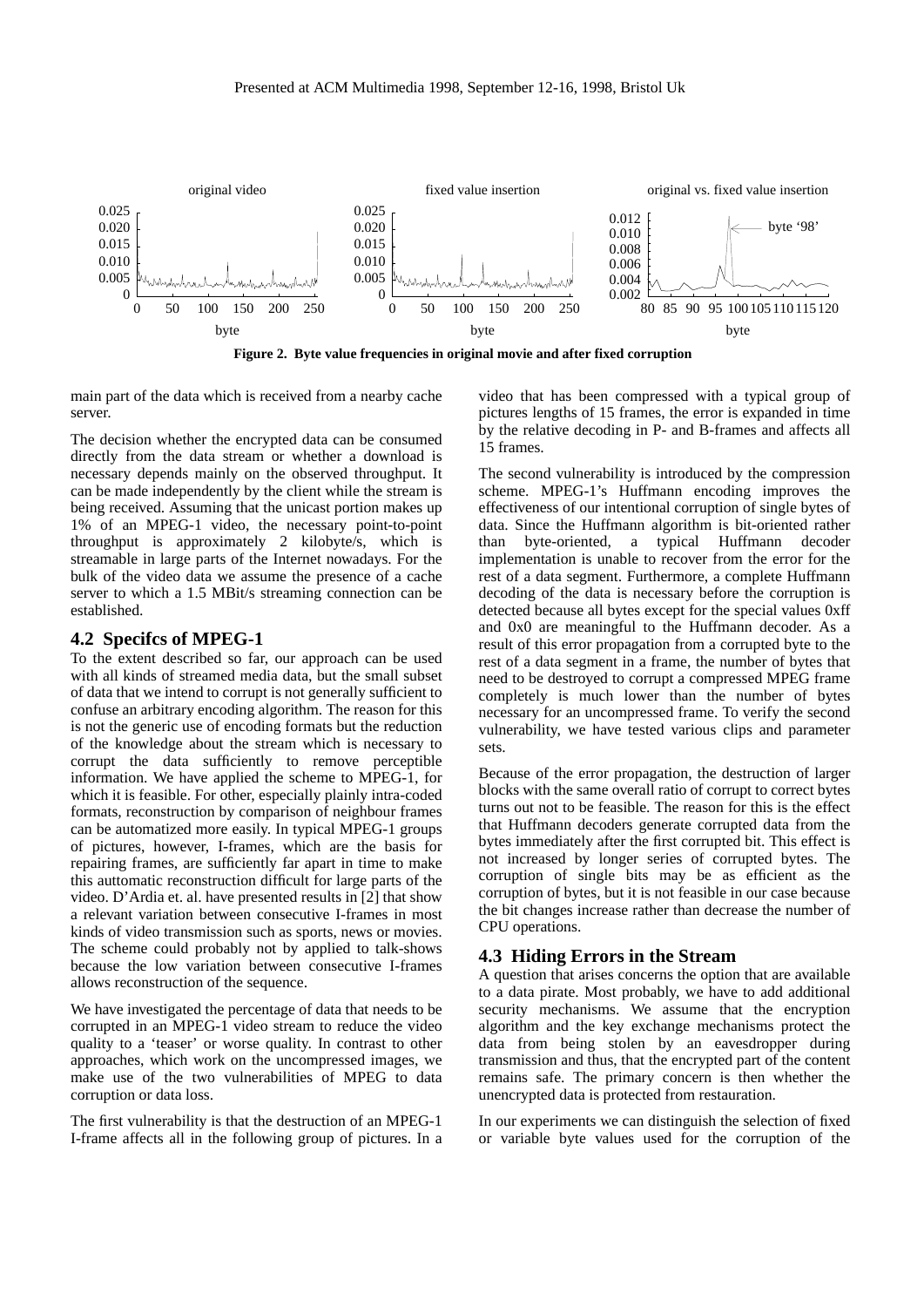

**Figure 3. Byte value frequencies in original movie and after statistical corruption**

original stream, and the applications of this corruption at periodic or variable offsets from each other.

An attacker may easily identify both a fixed byte value (by gathering statistics on frequencies, see Figure 2) and a periodic offset (by the use of auto-correlation). Both information should be concealed as good as possible, obviously. To prevent the possibility of identification it is necessary and essential to vary both the replacement distance and the replacement value.

Some of our tests were conducted by corrupting bytes at an equal distance throughout the video. Such a sequence is easily detected; this is a potential problem. To eliminate this problem, we apply the Poisson distribution and a random seed per movie. We write bytes from the original video to a file (the unicast portion) and afterwards, destroy those bytes in the original video. The unicast portion is stored on the server and encrypted once per request. The seed value is distributed to the receiver before all other content that is sent in the unicast transmission. The receiver's implementation of the distribution function must be identical to the sender's, e.g. we have used the rather limited, but floating-point free, implementation of the libg++ with 32 bit signed integers. Under this assumption, the receiver is able to replace the corrupted bytes with the decrypted bytes when it receives them over the unicast connection.

In our first approaches we evaluated the effect of inserting constant values (bytes) in video streams for simplicity reasons. However, we found that such bytes were too easily identified by an attacker. We respond to this by trying to replace the correct byte with a corrupt byte such that the chances of identifying this byte as corrupt by statistical analysis of the stream or part of the stream is minimal. The most effective approach seems to be to increase the "chaotic" appearance of the data to an attacker.

To have a measure for "chaos", we concentrated on the entropy value of the data and the changes to this value by the introduction of errors. To achieve the highest possible entropy in a file, the probability to find a single byte value in any set of bytes taken from the stream would be equal to any other value taken from the set.

The entropy is computed as follows: the relevance I of a byte value depends on the frequency  $h_i$  of that byte i in a data set  $([6])$ .

$$
I(h_i) = K \cdot \log h_i \qquad ; K = -\frac{1}{\log 256} \qquad (1)
$$

Thus, we calculate the entropy H as the average relevance of all bytes by

$$
H = \bar{I} = \sum_{i=1}^{n} h_i \cdot I(h_i) = K \cdot \sum_{i=1}^{n} h_i \cdot \log h_i
$$
  

$$
K = -\frac{1}{\log 256}
$$
 (2)

Figure 2 is also a demonstration of these results. If the information difference  $\Delta I = I(h_{new}) - I(h_{old})$  between old and new value is negative the entropy decreases. If it is positive the entropy increases. We can apply this formula to the data of a video stream as it is streamed. Thus, we are able to control whether we want a higher or a lower entropy because we can choose the value of the corrupted byte in the output stream freely. We want to use this change of entropy as a possibility to hide the manipulated byets containing error values.

Control or padding bytes have high frequencies. Thus, their relevance in the calculation of the entropy value H is low according to (2). If the goal is to present a less informative stream you have to present something like a blank paper. The optimum would be that some special chosen bytes are presented very often and the frequency of the other values converge to 0. The probability of finding less frequent values is low but especially those values should be changed. However, the most frequent bytes in MPEG are header and padding bytes. Thus, a byte that assumes either of these values that is obviously in the wrong place could be identified quickly, which simplifies reconstruction of the original. We concluded that lowering the entropy in this way is ineffective.

To increase entropy is an easier task. Because the high entropy of compressed video streams is typically very high from the strart, it is most effective to choose the least frequent byte from the stream to replace the original value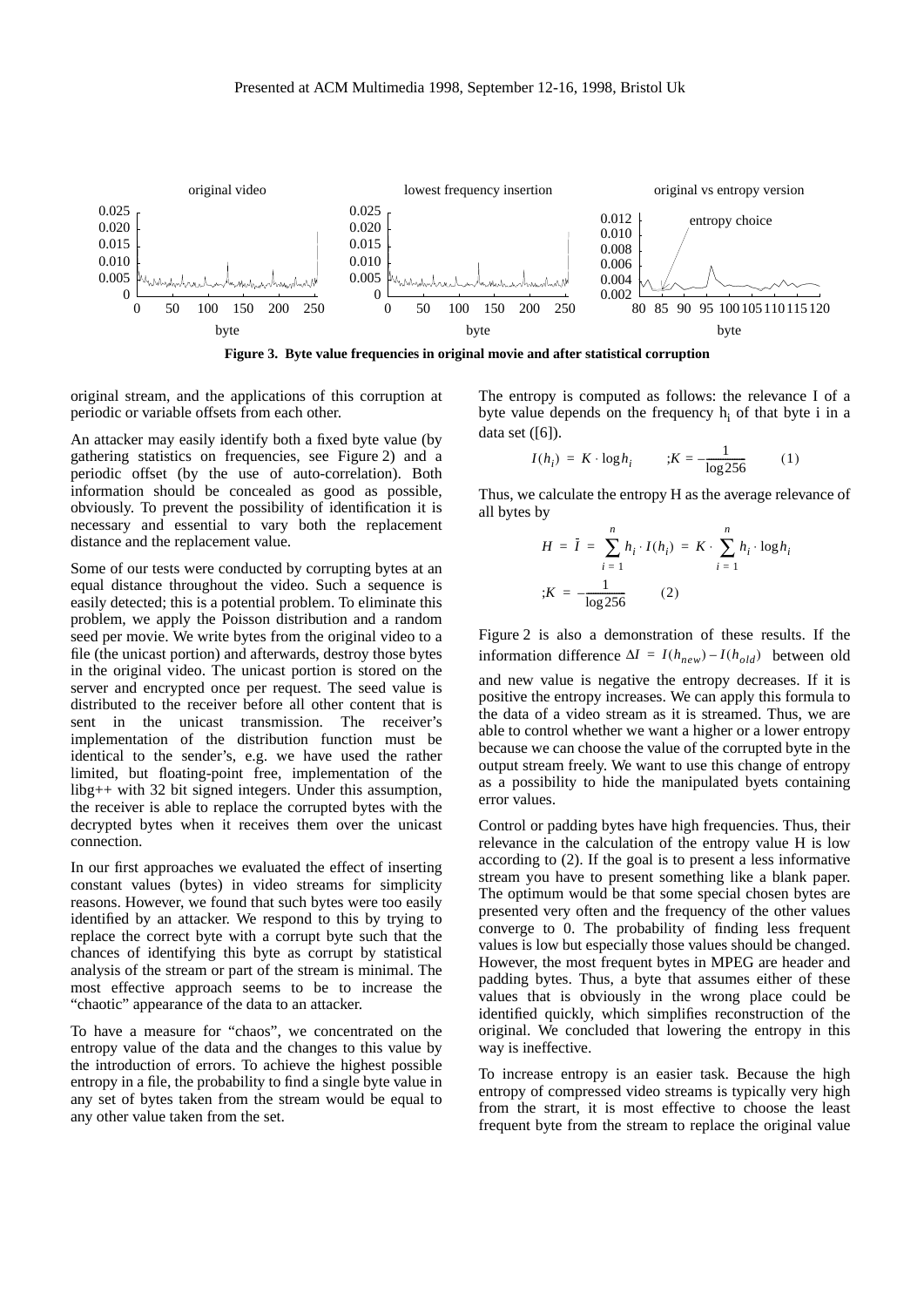

**Figure 4. Watermarking at the client side**

at any position. To increase entropy means that all values should come close to an identical frequency.

Thus, choosing a value with high frequency (and it is very probable to be hit) and replacing it by a value with low frequency (optimum would be the value with lowest frequency according to (2)) has the greatest effect on the overall entropy value, which reaches its maximum with a uniform distribution of all byte values.

For our scheme, we have decided to simplify the finding of these least frequent values. Instead of collecting statistics of the complete video stream, we select the value for insertion by identifying the byte i with the lowest relevance  $I(h_i)$  by calculating  $I(h_i) = k \cdot \log h_i$  on all bytes that have been observed previously in the stream.

Figure 3 demonstrates the nearly invisible changes in byte frequencies that can be achieved by this means. Thus we assume that the optimal fill byte value for hiding the replacement inside the stream can be found by observing the byte frequencies. Note that the probability to change a byte value with high frequency is high, although not optimal in our case since we do not search actively for frequent bytes in the stream.

A potential danger to this approach would be the use of exactly the same formula in an attack to identify the positions that have been manipulated by us. Since the entropy of MPEG streams is extremely high from the start (we found entropy values between 97.4% - 99% in our example videos), this approach can also not be used to identify the positions of these bytes once that they have been inserted following our approach.

#### **4.4 Experimental Results**

All of our test clips were approx. 1.5 MBit/s MPEG system streams from various sources and decoders. Movie lengths were between 17 and 615 MBytes.

As mentioned above, our approach is content-insensitive. It is generally assumed that reconstruction of headers for MPEG-1 is relatively simple because current encoders produce CBR streams and use always the same header data anyway. Thus, in all our experiments we took care that all headers of a video are correctly re-inserted. The remaining errors are disturbing enough to yield results that are unacceptable for commercial exploitation. We have also

reconstructed the audio parts of the stream in most of the tests for a few reasons. First and foremost, the players synchronize their timing to the audio clock and we wanted to remove the effect of timing errors from our experiments. Second, Windows would frequently hang when the audio device drivers received too much corrupted data. Third, measuring the level of destruction in an audio track requires devices that we did not have available.

We started experiments with a destruction ratio of 1%, assuming that this would not be sufficient to destroy the video sufficiently to render it unviewable. However, using an error size of 1 byte, the error propagation rendered movies unplayable to two MPEG players (ActiveMovie, VideoCharger Player) and showed only artifacts in other (MpegTV). This observation was made even after full reconstruction of all headers and the complete audio stream.

Subsequently, we considered even lower error rates and found 0.5% to deliver bad quality and 0.1% to provide a quality sufficient to read blocks of text that remain immovable for several seconds, e.g. in the trailers. All of our numbers are adequately above current capabilities of restoration to good quality which handle bit error rate of about to  $10^{-4}$  well.

# **5. DISCOURAGING RESALE**

In the described commercial on-demand applications with caches we first transmit a corrupted version of the multimedia content via the caching and prefetching mechanisms, but without encryption. The contents' quality is bad enough to make resale not worthwhile. The missing quality is encoded in the unicast portion and delivered encrypted to the individual user via unicast transmission. By itself, this transmission scheme might discourage the resale of the content that is present in the cache, but it does not inhibit a cache owner from buying the multimedia content by himself legally just once, decoding the missing information and re-selling the complete multimedia content afterwards.

## **5.1 Watermarking**

To discourage such a scheme, too, we propose to add a watermark to the content that is generated personally for each receiver of the unicast portion of the stream. To perform a customer specific watermarking of the transmitted video we want to apply a watermarking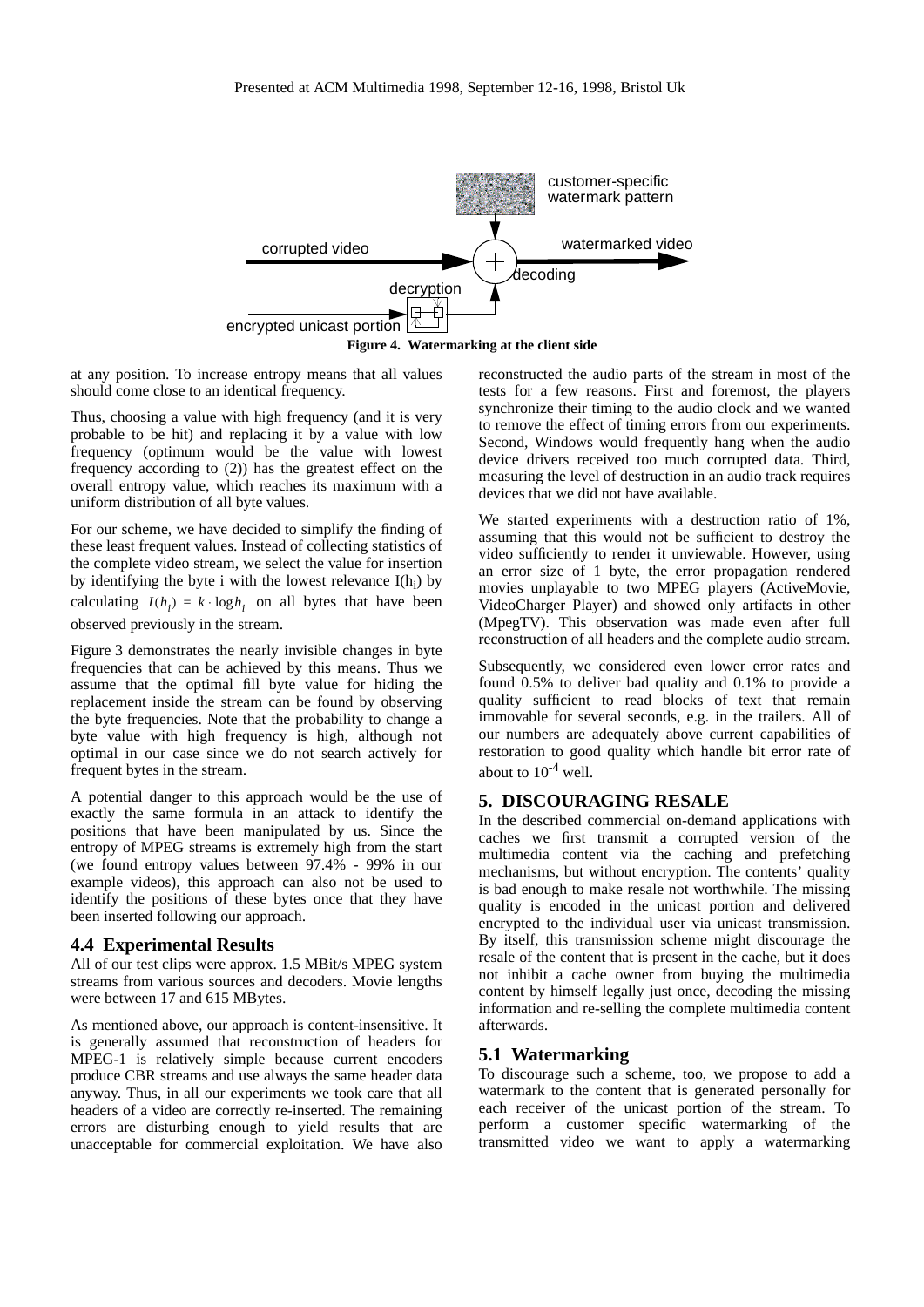algorithm to the transmitted encrypted minimal part which delivers the high quality difference. A customer-specific watermarking pattern with the watermarking information, for example the name of the customer, is generated. This pattern in transferred to the customer's decoder at the head of the unicast transmission. There, it is DCT transformed and stored in the decoder at the client side. While the following correct data is inserted into the corrupt video stream, the watermark is added to the DCT coefficients of the video stream. Figure 4 illustrates the scheme.

Our watermarking algorithm is implemented for MPEG video and is based on overlaying a pattern with its power concentrated mostly in low frequencies. The pattern is created using a pseudo random number generator and a cellular automaton with voting rules. This idea was described for still images by Fridrich ([4]) at first, but had the disadvantage, that the original image was necessary for retrieval and there was no detailed information about the author or producer embedded. To ensure the last requirement instead of one overlaying pattern over the whole frame we add an 8x8 pattern over every 8x8 Block of the frame. To embed binary code words we define additional modification rules of the overlaying 8x8 pattern described in Dittmann et.al. ([3]). Furthermore we use statistical properties to find the label in the retrieval procedure without the original frame and error correcting codes to ensure more robustness.

The watermarked frames show no visible degradation caused by the overlaid pattern, yet the pattern is embedded in a robust sense. It is possible to prove the presence of the pattern in single video frames after filtering, MPEG compression, cropping, re-sampling, blurring, downsampling, and noise adding. The watermark also appears to be resistant with respect to the collusion attack (averaging several watermarked images to remove the watermark). The watermarked video can be tracked and used to prove the theft of the video data.

#### **5.2 Error Insertion**

As an alternative to user-sided watermarking of a data stream, we are now investigating yet another corruption approach to discourage resale of the content by customers. We consider the insertion of random sequences of very scarce bit errors into the unicast portion of the stream. Like watermarking, this can be exploited to prove copyright violation in a way that makes the danger of manipulation to the decoder software irrelevant.

The unauthorized reseller may decide to request the video multiple times in order to use a voting mechanism and eliminate the bit errors (since we assume that the technique is known). It is relevant to find a scheme that will yield a sufficiently large number of remaining bit errors to single out the unauthorized reseller and take further measures to prove the contract violation. Bit errors that remain after the execution of voting steps to eliminate bit errors can be identified by the content provider using a brute force

approach of computing these values based on the seed values on file.

We have examined a couple of schemes that insert infrequent bytes into the video stream randomly and found that completely random errors are easily fixed by applying voting mechanisms. Our current idea is to choose for each video a random sequence of intervals of the unicast portion. For each delivery of the stream, a uniform distribution is applied to put one byte error into each interval. Similar to the distortions of a watermark, each copy can be identified by these randomly inserted errors when the provider keeps the random seed values in a database. If unauthorized copies of the video are uncovered, the bit error sequences can be compared with the series of bit errors which are generated by the seed value on file using a brute force approach.

If the attacker chooses a 3-copy voting to eliminate the bit errors, errors remain with some probability that can be used to identification the original customer. Let the length of the video be  $S_f$ , the unicast portion  $S_u$ , with  $T = S_f / S_u$ . If the average offset is *O* and the length of each interval is *I*, there is a probability of  $S_f$ /( $OTI^2$ ) that a least one byte error remains. For a 1GB MPEG-1 video, 0.5% encrypted transmission,  $\hat{O} = 1000$  bytes (resulting in a  $0.5 \cdot 10^{-6}$  byte error rate in the video) and  $I = 100$ , this computes to 0.537. Smaller intervals increase this probability considerably.

However, the necessary length of the video for the application of this idea is large, so further investigations are necessary to understand whether this is feasible.

## **6. CONCLUSION**

We have presented a way of distributing multimedia content in wide-area networks that allows to make use of caching and prefetching for the distribution of the larger part of the video data. By corrupting part of the original video data and transmitting this data in an additional very low bitrate, secure point-to-point transmission to the customer, we ensure that reconstruction and resale of the video by data thieves in the network is not worthwhile. Specifically, this approach allows the content provider to co-operate in a noncentralized distribution system with cache owners with the need to trust them.

We have further proposed two ways to combine this approach with a means of identifying re-sellers of multimedia content. One approach uses customer-specific watermarks that are insertion into the content during the recombination of the corrupted part and the unicast portion of the content. The other approach reapplies the corruption idea on top of the original corruption, but instead of fixing the errors before presentation to the user, these very infrequent errors remain in the stream for identification purposes.

In conjunction with any of the two approaches to make resale of the data by the customer tractable, the partial encryption scheme that we presented for freely distributing